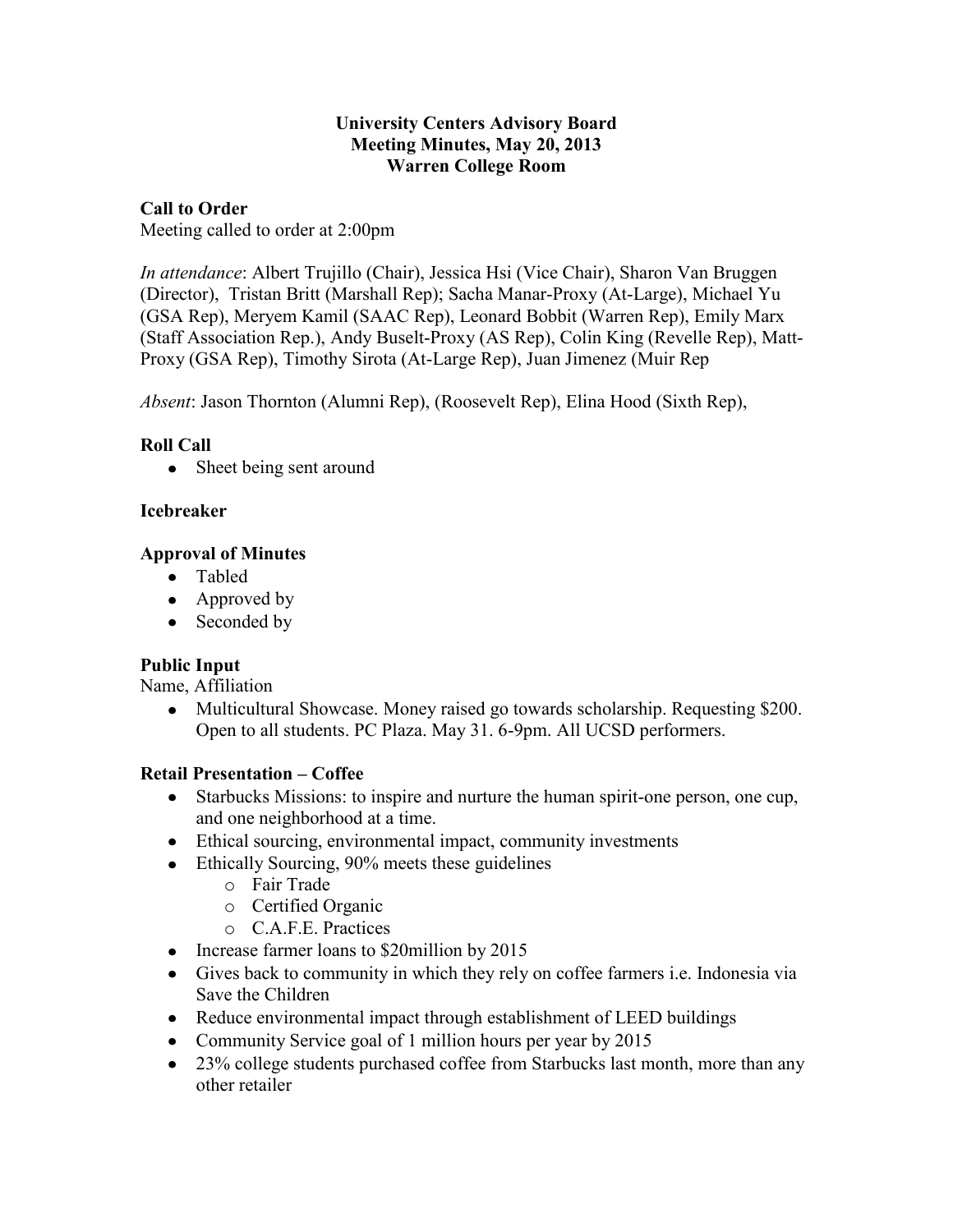- 42% of college students consumed coffee (from any retailer) within the past week. 45% of these students purchased coffee from Starbucks within the last month
- Pictures of Starbucks in SDSU Aztec Student Union, CSU Monterey Bay, UC Davis and Video of University of Hawaii, Manoa
- Elyssa: Only some is Fair Trade Certified and other is Fair Trade Verified. What's the difference?
	- o Verification process is similar created with Conservation International. Stringent process that is graded upon. Will email out specific criteria and share information that was shared with Sustainability Committee.
- Colin: Difference between on-campus prices and off-campus prices?
	- o Your operation so it would be to UCEN.
	- o Hugh: Would be license store for UCEN to operate ourselves. Not company-owned store.
	- o Sharon: On-campus price and off-campus price must be minimal according to all leases.
- Colin: What happens if fair trade policy changed and became stricter?
	- o Matt: Starbucks and CI model preferred, but current language has not been amended. Verified process preferable because leaves room for improvement unlike certified process.
	- o Hugh: When fair trade policy became stricter four years ago, older coffee establishment like Peet's were grandfathered in and were exempt because lease not changed.
	- o Matt: Fair Trade committee reviewed that Conservation International's standards were acceptable.
	- o Andy: Long effort to make UCSD have fair trade stricter. Why not more of Starbucks products fair trade certified? How would this not threaten UCSD coffee stores that employ students?
		- Would offer positions to students. And other campuses with Starbucks that still have independent operators.
		- 8 percent is Fair Trade, but also other coffee must meet C.A.F.E practices.
		- License would be owned and operated by university. University can create community and environment.
	- o Andy: Can you supply statistics on impact of Starbucks affect on other campuses like UCI? And also how C.A.F.E. standards are as stringent as Fair Trade policies?
	- o Allison: What is CI international and their credentials? And will Starbucks still sell water bottles?
		- Water bottles sourcing up to university since licensed to them. Can provide more information on CI international.
	- o Leonard: Markets currently sell Starbucks coffee. Any difference between what is sold in store and would be in licensed store?
		- All products in markets are fair trade. In store, some will be fair trade and others will be  $C$  A  $F$   $E$ .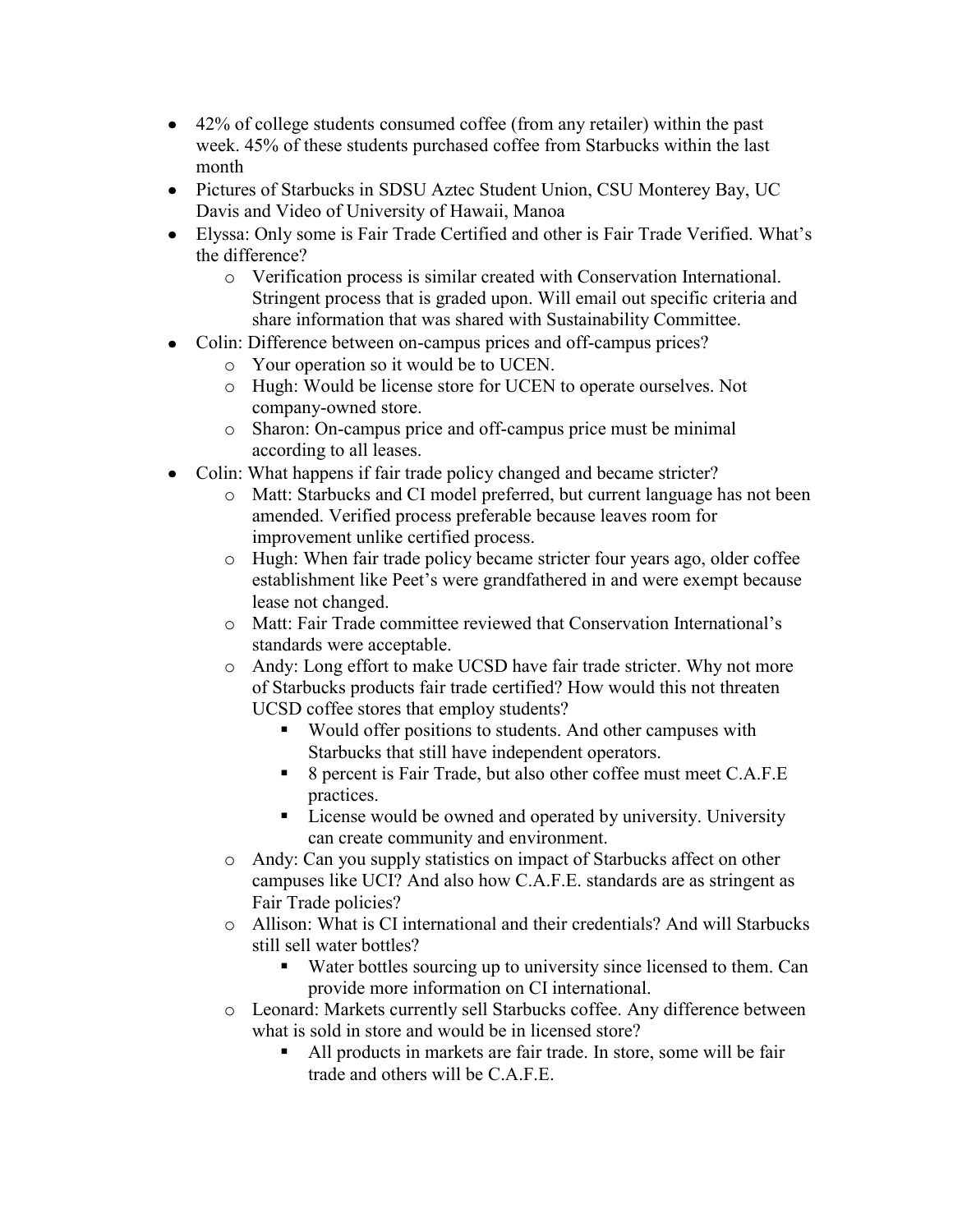- o Meryem: What is the reason behind C.A.F.E standards instead of Fair Trade? Has there been dialogue with smaller shops? And number of student jobs that would be provided? Coffee is not sustainable. And Starbucks cups are not as recyclable.
	- Licensed store would be university's business. Employment would be up to university. 2009 and 2010 cup summit, cups made from post-recyclable product. Understand necessity of waste management and land manufacturers to get the whole lifecycle of cup. And provide ceramic mugs to avoid using disposable cup.
	- Starbucks uses wet and dry process. Part of C.A.F.E. standards is working with farmers to make sure farmers are environmentally sustainable.
	- Starbucks would be university's business so they would have dialogue with other coffee retailers.
	- Hugh: Would need full-time staff for manager and assistant manager. Goal would be to have students staffing all the other positions.
	- Sharon: Currently have 48 career employees and 150 student employees.
	- Starbucks has very robust training program in regards to sustainability and business model.
	- Hugh: C.A.F.E. practices does include significant environmental sustainable piece. Social equity plus environmental sustainability.

# **Chair Report,** *Albert Trujillo*

- UCAB Position (will vote in New Biz)
- Executive Advisory Committee
	- o Met last week and discussed cuts. A lot of feedback suggested this is time to make cuts, but don't want students to make it feel like they are getting punished.
- End of Year Dinner
	- o Suggestions for dinner

# **Vice-Chair Report,** *Jessica Hsi*

# **Director Report,** *Sharon VanBruggen*

- Plumbing Lines
	- o Sunshine Market may be closed for whole week to complete line repairs and lost products.

# **New Business**

- UCAB Positions
- At-Large:
	- o Collette: 9
	- o Sirota: 9
	- o Chung Park: 0